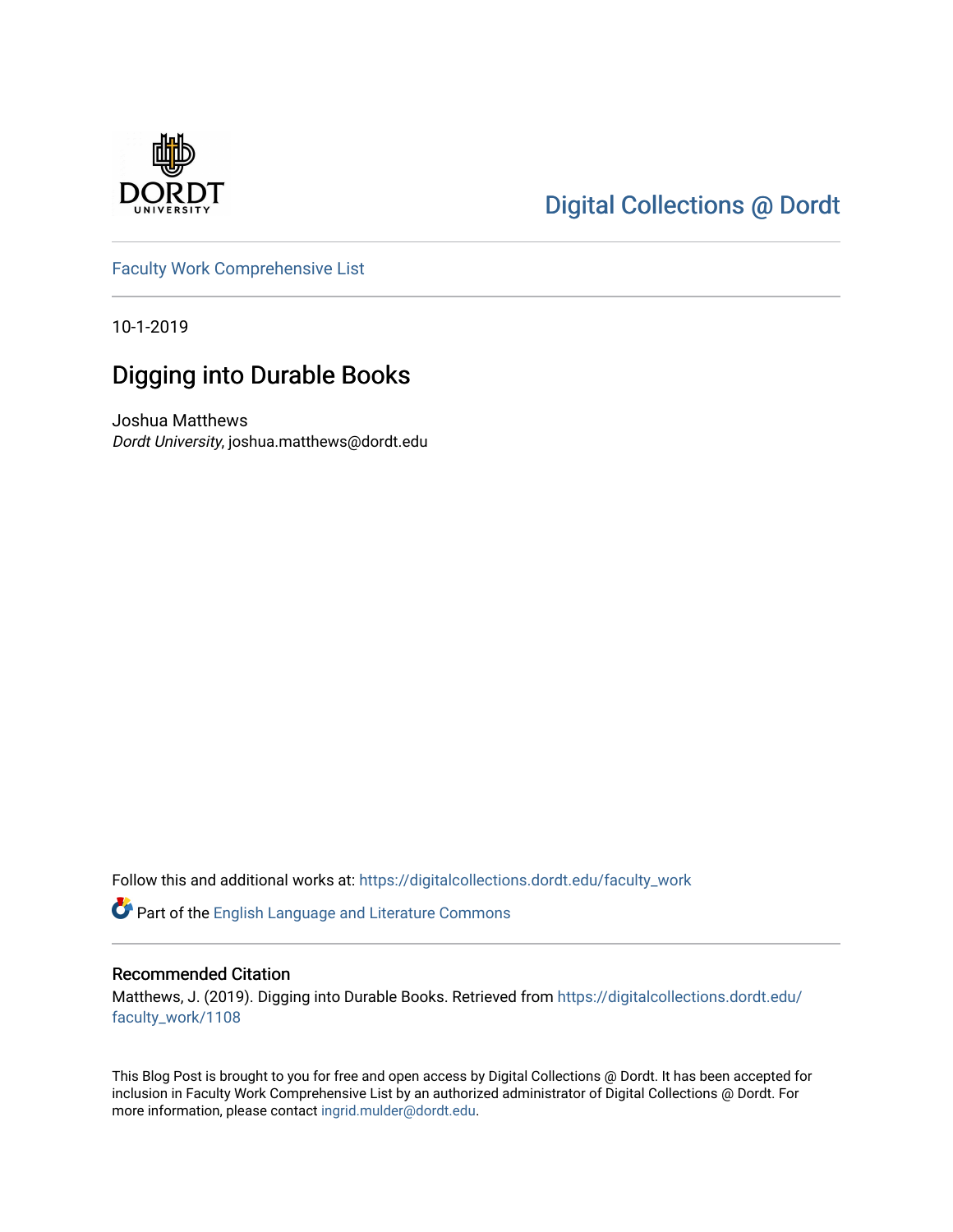### Digging into Durable Books

#### Abstract

"In his excellent essay about why people ought to read old books, C.S. Lewis recommends that all readers should read them as much as they do contemporary ones."

Posting about broadening our literary experiences from In All Things - an online journal for critical reflection on faith, culture, art, and every ordinary-yet-graced square inch of God's creation.

<https://inallthings.org/digging-into-durable-books/>

#### Keywords

In All Things, books, classical literature, reading, C. S. Lewis

#### **Disciplines**

English Language and Literature

#### **Comments**

[In All Things](http://inallthings.org/) is a publication of the [Andreas Center for Reformed Scholarship and Service](http://www.dordt.edu/services_support/andreas_center/) at Dordt [University](http://www.dordt.edu/).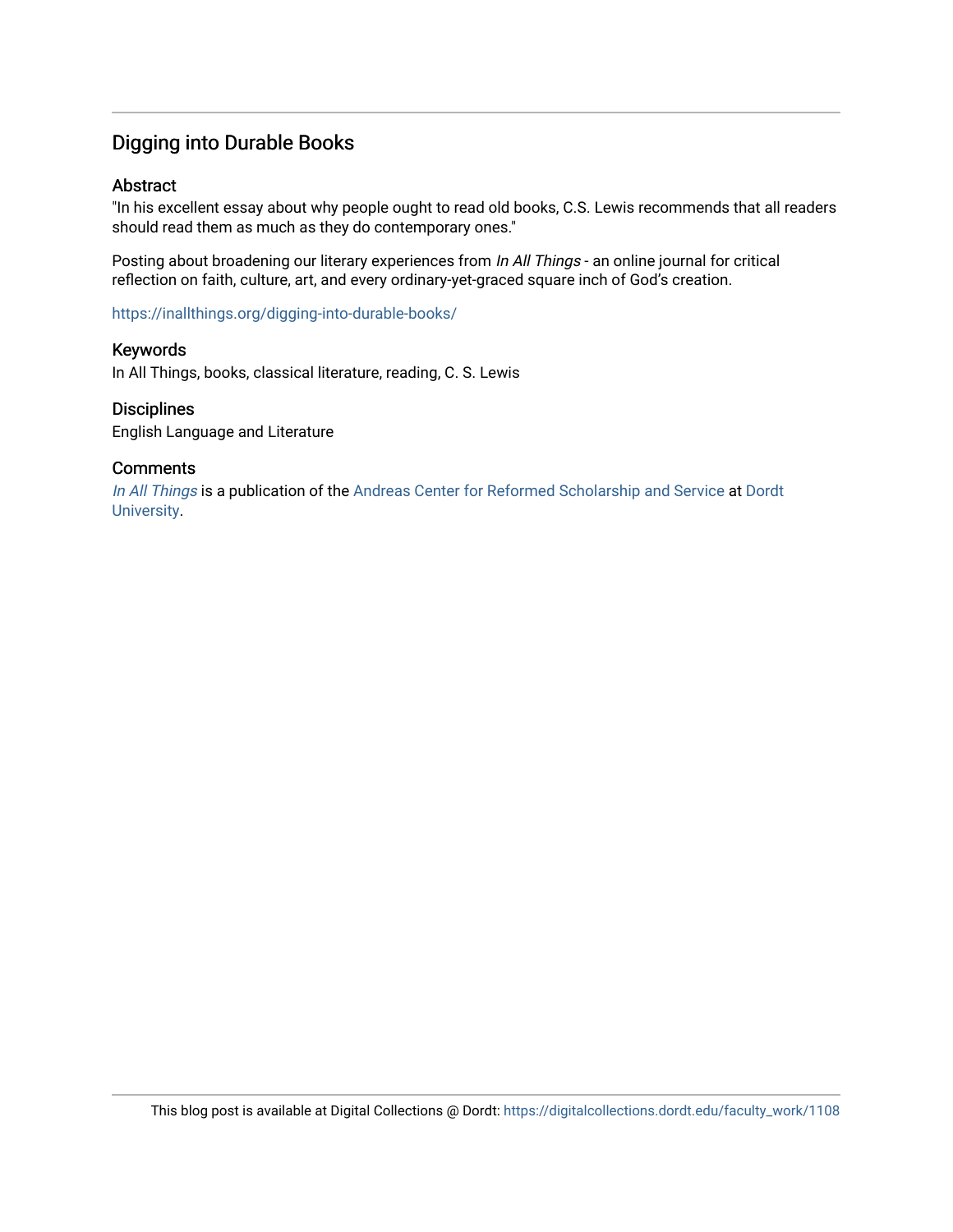

October 1, 2019

# **Digging into Durable Books**

## **Josh Matthews**

In his excellent essay about why people ought to read old books, C.S. Lewis recommends that all readers should read them as much as they do contemporary ones.**[1](https://inallthings.org/digging-into-durable-books/#fn1-17277)** He writes, "It is a good rule, after reading a new book, never to allow yourself another new one till you have read an old one in between. If that is too much for you, you should at least read one old one to every three new ones."

Why should we bother following this rule?

Lewis gives his reasons. Not only have old books withstood the ravages of vast cultural change, which new books certainly have not, but they also offer different ways of seeing the world. New books tend to offer what we already know—familiar topics, ideologies, perspectives, and beliefs that we have encountered throughout our lives. These are part of the *zeitgeist* of our own time, the spirits of our age which we know all too well, and (for some of us) might believe to be the only correct view the world.

However, old books don't necessary offer the same topics, perspectives, and beliefs. As products of a different age and zeitgeist (and by "old book" I mean something 200 years old or older), they may provide insights that have been discarded or forgotten, which may be as invaluable now as they ever were.

We might call these old books "classics," although this is not a word I like much. Today, when language is often cheapened by marketing hype, the word "classic" now has several negative connotations. It can mean something that is high-class, which is taken by some people to mean "snobby," "too difficult," or "only for super-smart people." If that is how you perceive what retailers call "classic novels" or "classic works," I can see why you might stay away from old books.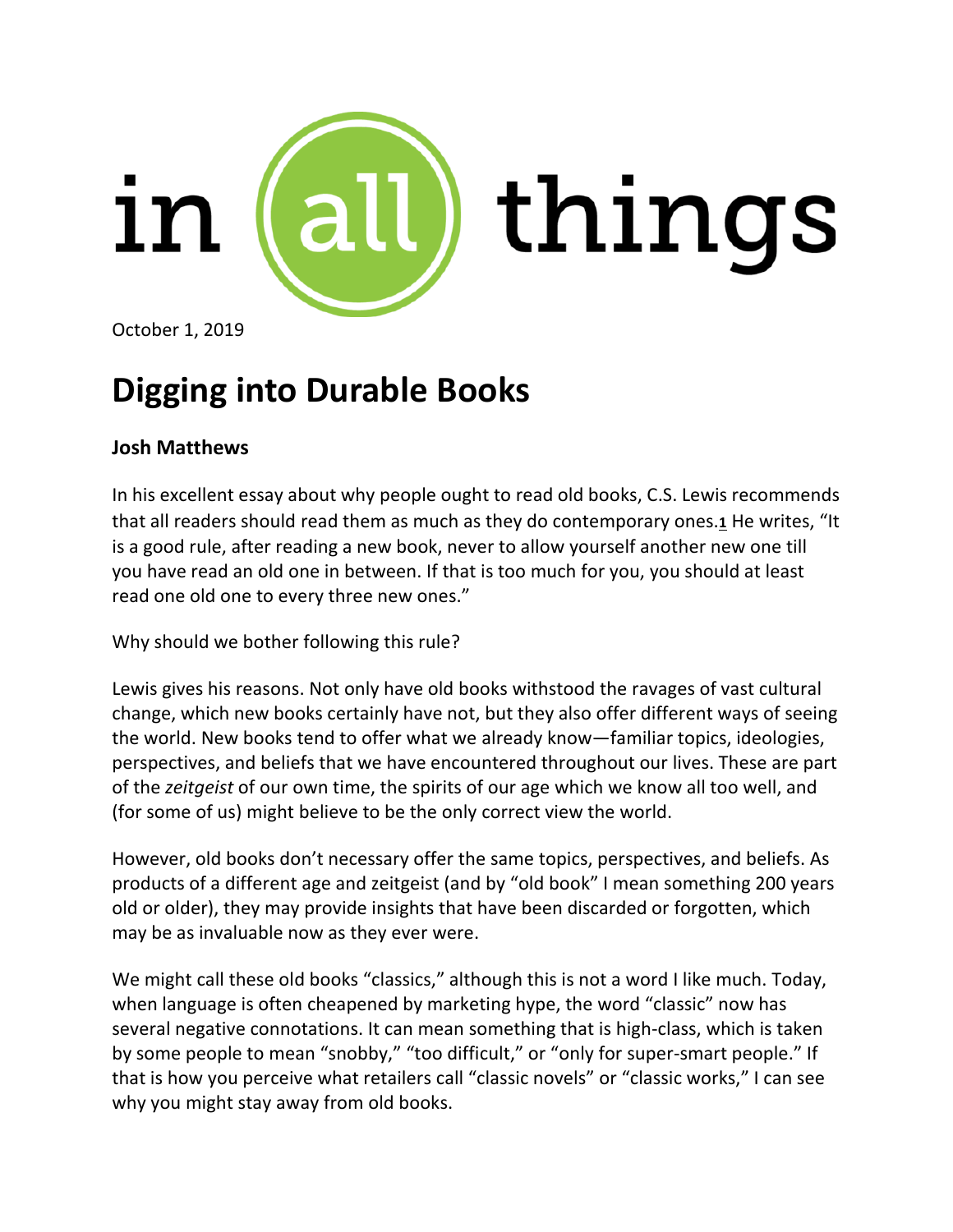Or else, the word "classic" is used to market brand-new works as if they are older. The phrase "instant classic," applied to a book or movie, is a total oxymoron—an impossibility used solely for the purposes of selling a consumer good. There's even a film company called "Sony Pictures Classics" that claims to make brand-new movies that also are classics, just because Sony says so.

Maybe a better term for Lewis' old books, or the so-called classics, are "the durable ones."

Lewis' examples of classics are Virgil's *Aeneid*, Shakespeare's plays, and Dante's *Divine Comedy*, but there are hundreds of others.**[2](https://inallthings.org/digging-into-durable-books/#fn2-17277)** These have spanned the centuries, been studied and celebrated in different cultures all around the world, and continue to be relevant in a world that, technologically speaking, is vastly different from the worlds in which these books were produced.**[3](https://inallthings.org/digging-into-durable-books/#fn3-17277)**

In truth, the durable books don't need anybody's support. They don't *need* to be read by us. When we see them on the library shelf, at the bookstore, on Amazon's book pages, or our own bookshelves, it's not us ignoring them. It's *them* ignoring *us*. They just wait for the next interested readers. If that's not us, they don't care.

Also, we don't determine whether the durable books are good or not. They determine whether *we* are. They don't need modern readers to label them as "great" in order to prove their worth. Their worth has already been proven.

What we know about the Bible, the works of Homer, Hesiod, Herodotus, Virgil, Livy, Augustine, Cervantes and a hundred other durable books, is that they will last a long time, whereas we won't.**[4](https://inallthings.org/digging-into-durable-books/#fn4-17277)** What they have to say has proven relevant to multiple ages, cultures, times, and places; what we have to say will be forgotten instantly.

So, we have some options. The first is easy—we try our best to read the durable books.

Other options are more common these days: we forget that they exist, claim that they are boring, or even say that they are immoral in some way.

Now, if we ignore them, something from our own zeitgeist will fill our time—whether it's watching sports, bingeing on Netflix, surfing the Internet, or scrolling through a social media site's feed. As Lewis says, if you only ever consider the spirits of your own age, your overall philosophical perspective is probably very limited. Sticking with contemporary fare, we risk remaining narrow-minded and therefore susceptible to the ideologies of our day. To get out of our own zeitgeist and into another helps us realize how limited we are, and how much we have to learn.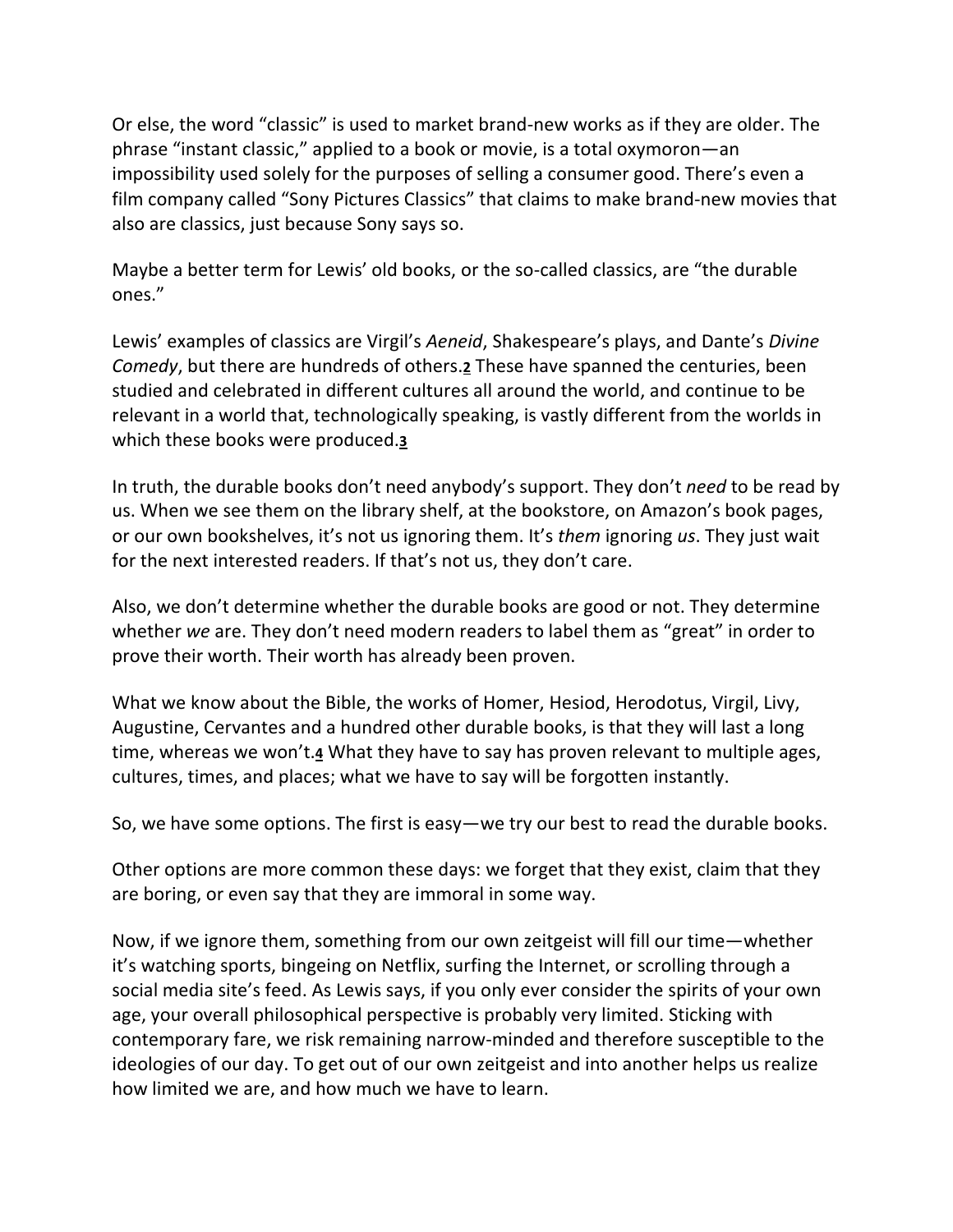If we don't read the durable books at least occasionally, we risk thinking the dangerous thought that we are right, and that everyone who ever lived before us was wrong (Yes, this line of thinking is quite common today—a nasty form of hubris).

What we know for sure is that, even if we never read or even know about the durable books, somebody in the future will read them. Books like Homer's epics, Aristotle's works of philosophy, Lucretius' *De rerum natura*, and Melville's *Moby-Dick*, have been forgotten or lost for a time, only to be rediscovered. If everybody in the world today stopped reading durable books for the next 100 years, they would be found again and read, eventually.

That's what I mean when I say that they test us. The test questions are these, among others: How philosophical are we? How civilized are we? How much do we understand ourselves? Part of the answers to these questions, I think, come from how much the durable books are part of our lives and culture.

This is a test of our educational institutions: how much do we spend time with the durable books in our classrooms? At my college, last I checked a few years ago, about twenty classes out of hundreds had students read books that were older than the 1960s. Most of these were humanities classes. My guess is that this ratio is common, or even lower, in most American educational institutions, from elementary school through college.

Of course, a few high schools and colleges offer "Great Books" programs. These could indeed be great, although institutions don't have to go this far to heed Lewis' rule about old books. For some schools, any engagement with durable books would be better than what they are already doing.

But, we don't need an official school to tell us to read the durable ones. Anybody can read them, discover great information about them online, go through a free online class, or start a local book club.

A durable book will tell us, as Lewis argues, that we and our own age have many blind spots. Anybody who wishes to see better, and to see the blind spots of people in the past better, ought to take up the challenge offered by the durable books.

#### **FOOTNOTES**

1. is actually an introduction to an edition of St. Athanasius' *On the Incarnation.*